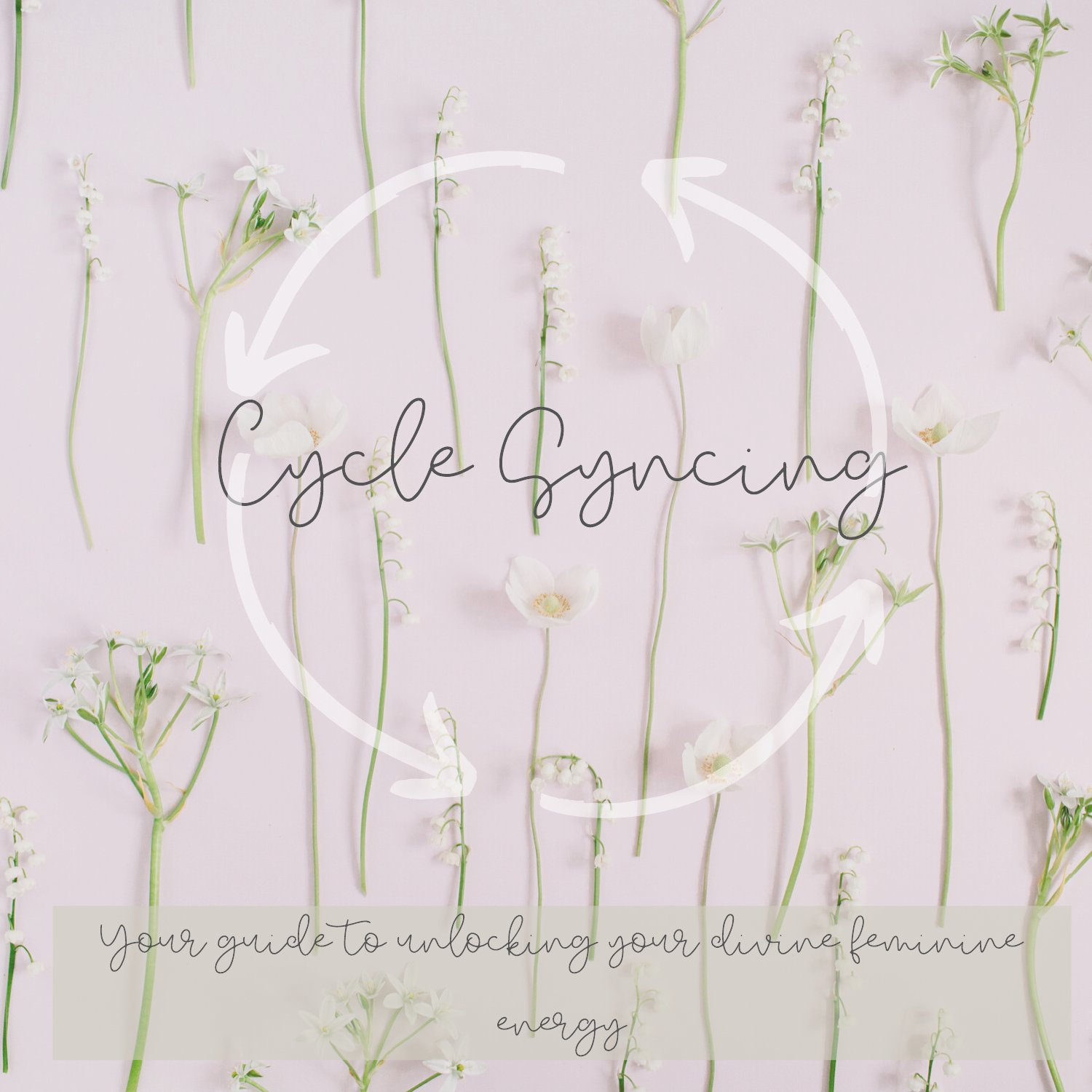What is Cycle Syncing?

Have you ever felt like some days you're just on fire, you feel creative and excited and ready to share your ideas with the world, and other days you'd rather clean out your inbox and not talk to a soul?

What about those mornings you kick ass in your HIIT class and feel energized all day, and other mornings you feel like you can barely make it through the warm up round.

Can you relate to feeling like some days you want to eat everything, and others you are satisfied for hours on a small meal?

If you are confused by these differences in your work, performance and body and think you just have to push through it, you're dead wrong! You can thank these types of fluctuations on what your hormones are doing during your cycle. Becoming more in tune with your hormonal phases can help you harness your inner female power. Cycle Syncing allows you to gain control of your work, workouts and eating to optimize and support your body's natural rhythms, leading to better energy, clearer thinking, more productivity, and less PMS!

Did you know: Men go through the same hormonal cycle every 24 hours. Testosterone rises in the morning, levels off midday, and gradually falls into the evening. This makes for a great pattern of intense workouts first thing, followed by work and meetings, finishing with happy hour, and repeat. For women, our hormones go through a 28 day cycle, meaning we have varying levels of rising and falling hormones everyday, leading to differences in our metabolism, our muscle building and how we think and socialize.

No, this is not a curse. It's actually an amazing gift, and when we tap into where we are in our cycle we can support our strengths, give ourselves grace, and conquer our work and relationships by knowing how to be in the right place at the right time.

Cycle syncing also helps with PMS symptoms - something we are not meant to have! Eating, working out and resting in sync with your hormones supports your body and will help ward off heavy cramps, mood swings, bloating and acne. I invite you to read on, get curious, and step into your divine feminine power!

Disclaimer: the use of synthetic birth does block your ability to fully tap into these phases, as the natural rise and fall of estrogen and progesterone is replaced with synthetic hormones. Please consult with your doctor if you are considering going off of the pill.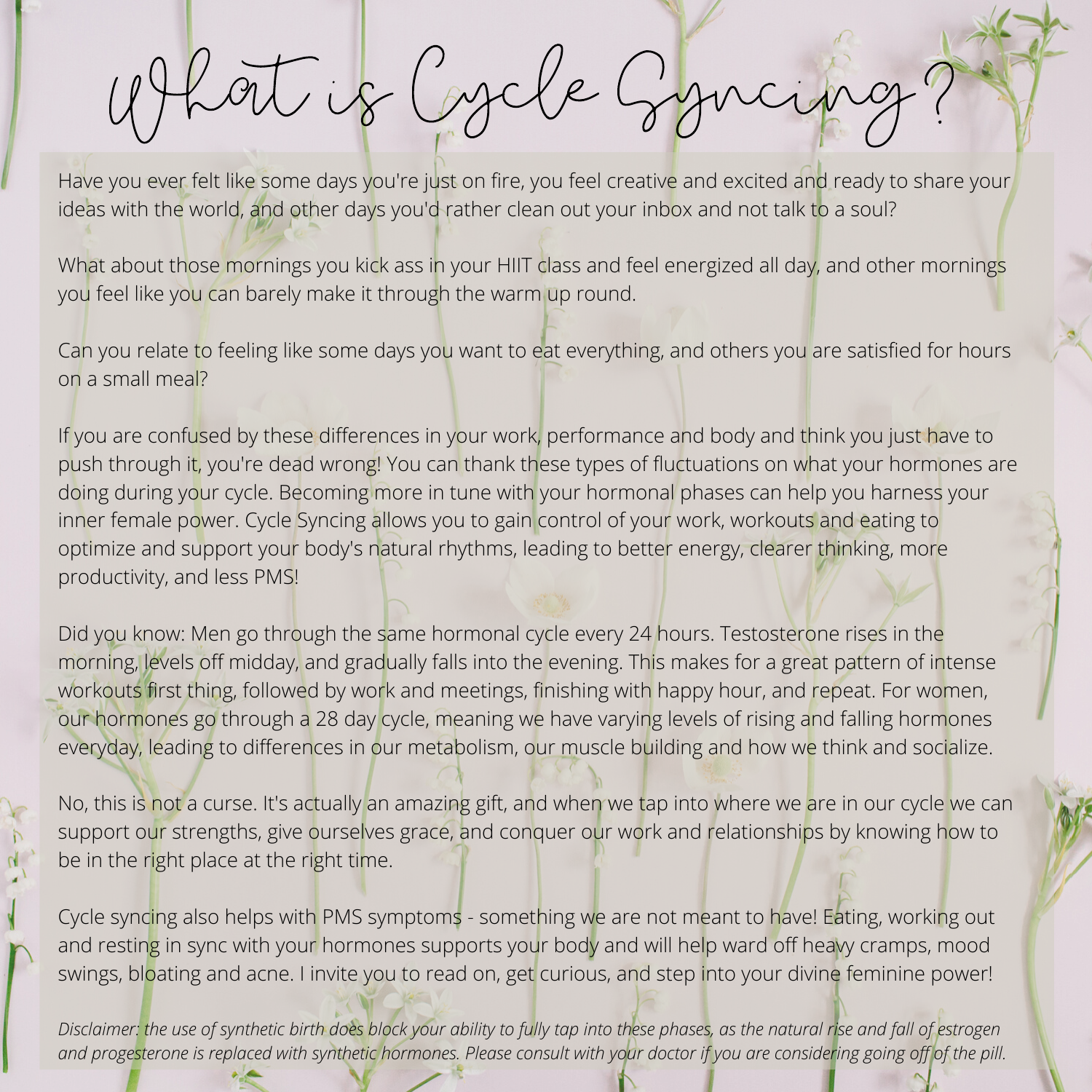What' s going on with my hormones?

egg is released by the lutenizing hormone LH

estrogen and testosterone peak

energy is highest

days14-18 days7-13

Energy levels rise

estrogen and testosterone rise

Ovulatory Follicular

FSH causes follicles in ovaries to mature

> pituitary glad releases follicle stimulating hormone FSH

estrogen and testosterone begin to decline

Luteal

days19-28

Menstrual

days1-6

progestorne peaks and then falls

energy declines

body needs rest, restoration and nourishment to prevent PMS

body goes through intensive process to shed uterine lining

energy lowest

Progesterone at lowest point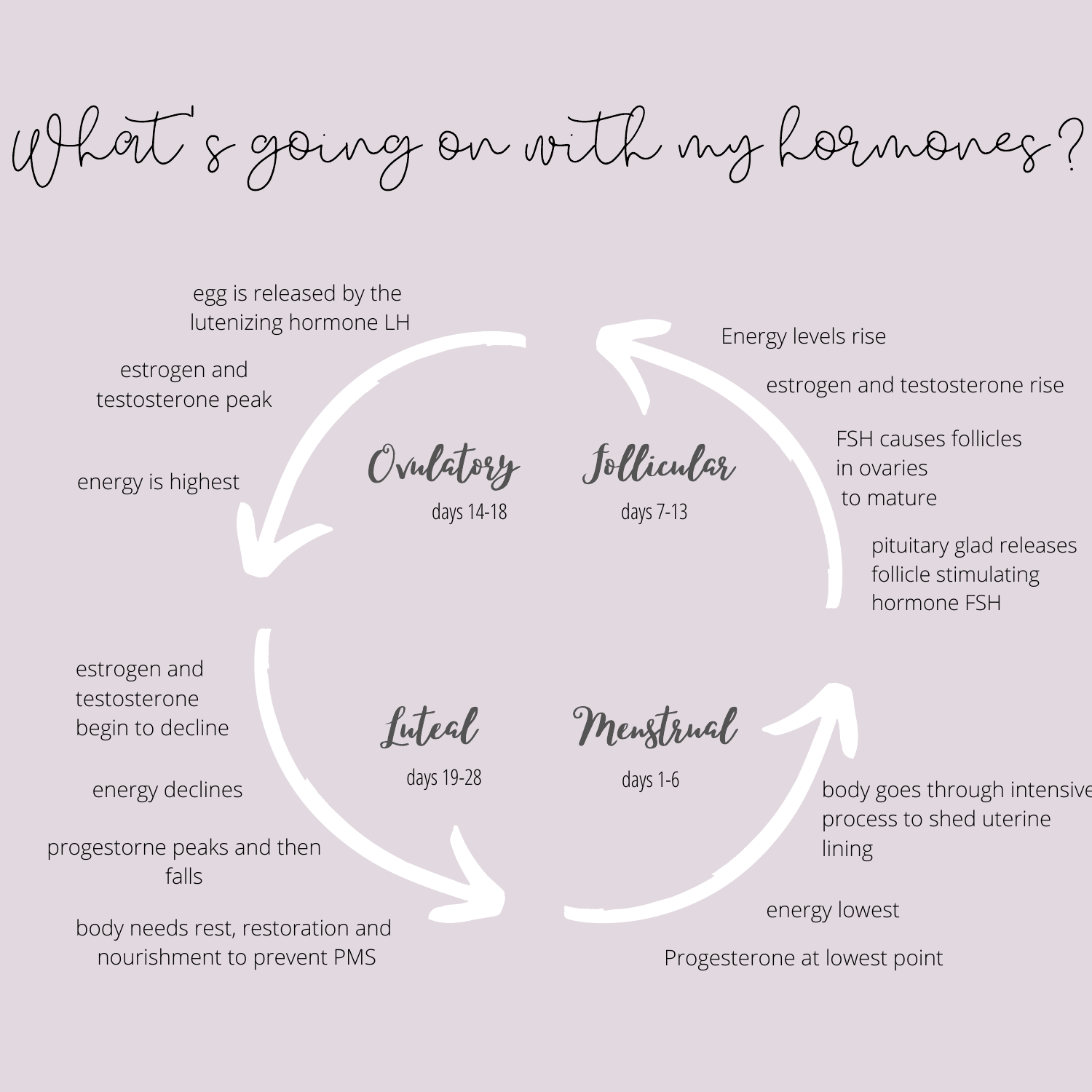How can I support my body?

Menstrual Phase

#### **Food:**

## **Remineralize, warming, nutrient dense.**

Focus on foods rich in minerals like iron, zinc and iodine to restore and remineralize blood and kidneys. Foods higher in fat and protein will help your brain adjust to the downshift in hormones. Think soups, stews, bone broths and smoothies made with dark fruits and kale

- Beets
- Mushrooms
- Kale  $\bullet$
- Flaxseeds
- Seaweed
- Blueberries
- Pork
- Black, Kidney and Adzuki beans
- aminos, sea salt

### **Movement:**

## **Restoration, relaxation, tuning in**

While your hormone levels are at their lowest, your energy will be low as well. Focus on resting, yin yoga, walking. During second half Luteal and the Menstrual phases your body is naturally producing more cortisol, and pushing through intense workouts can leave you depleted and cause cortisol to spike instead of flush. Your body is more prone to fat storage during this phase with high levels of cortisol. Listen to your body, consider napping a sport!

## **Mind:**

## **Analyze, evaluate, tapping into intuition**

The communication between the right and left hemispheres of your brain is at its highest during this time. Its a good opportunity to reflect on the past month; what worked well and what didn't? Is your current role serving you and your goals? Do you feel any strong messages coming in? Tune in and listen to your intuition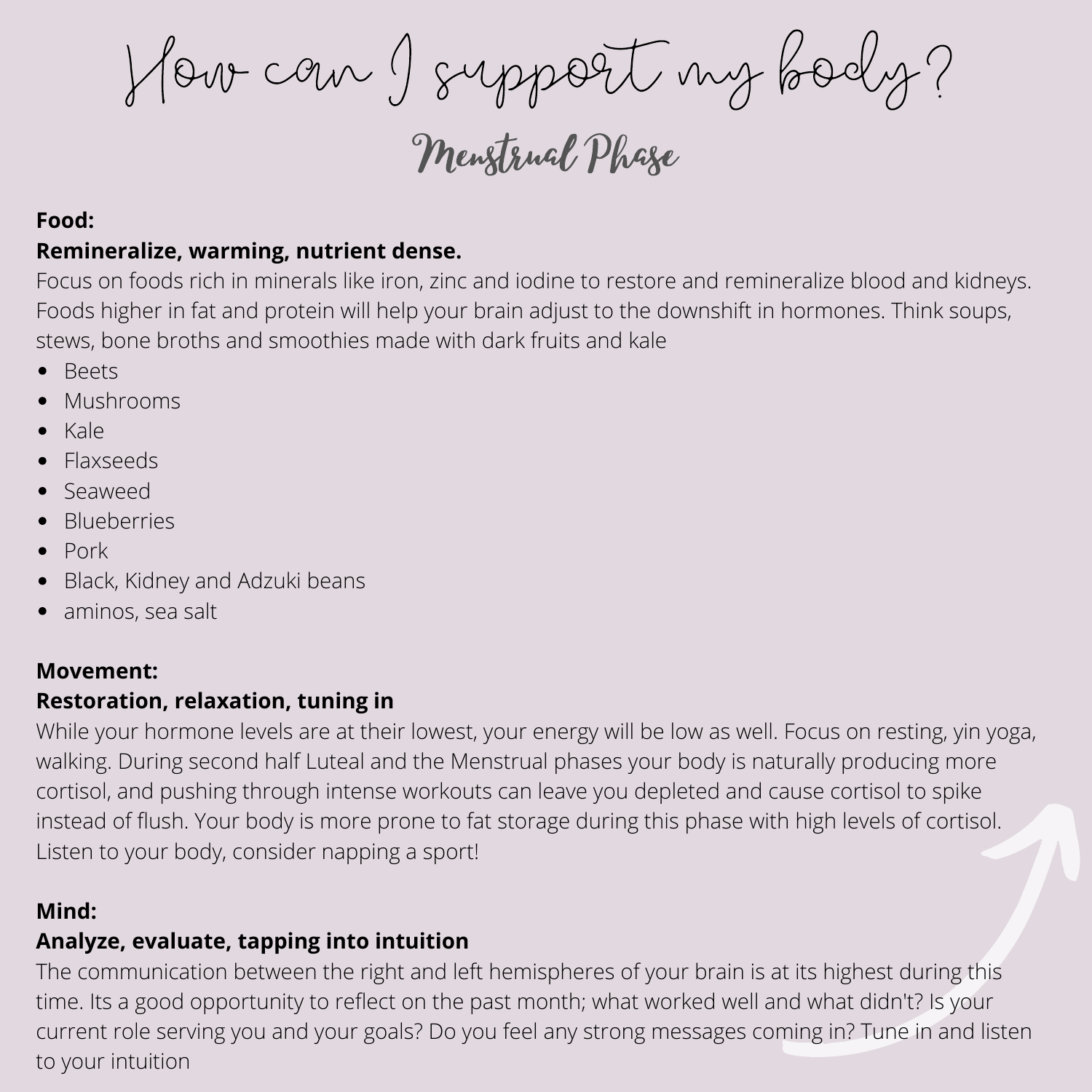How can I support my body?

Follicular Phase

#### **Food: Fresh, colorful, probiotic**

Focus on foods that make you feel energized as your hormone levels begin to rise. Foods rich in iron, vitamin C, vitamin B-12 as well as plant-based foods that mimic the body's natural estrogen. Probiotic rich foods like kimchi and saurkraut help the body prepare the microbiome and estrobolome for a healthy ovulation

- Spinach and dark leafy greens
- Fennel
- Zucchini
- Carrots
- Chicken & Pasture-raised eggs
- Tofu
- Citrus fruits
- **Oats**
- Lentils
- Pumpkin seeds

# **Movement:**

# **Cardiovascular, Expressive, Social**

Your hormones are starting to rise and so are your energy levels. You are naturally more primed for new experiences and social settings, and your body will react efficiently to harder, longer workouts as this phase continues with faster recovery, muscle building and fat burning. Go for spinning, dance cardio, running, etc

## **Mind:**

# **Creativity, planning, problem solving**

As estrogen rises, so does your brains ability to think creatively and tackle complex processing. This is a great time to use these creative juices to plan out your month and brainstorm new projects. You also have to vigor and drive to go after new clients and research new ideas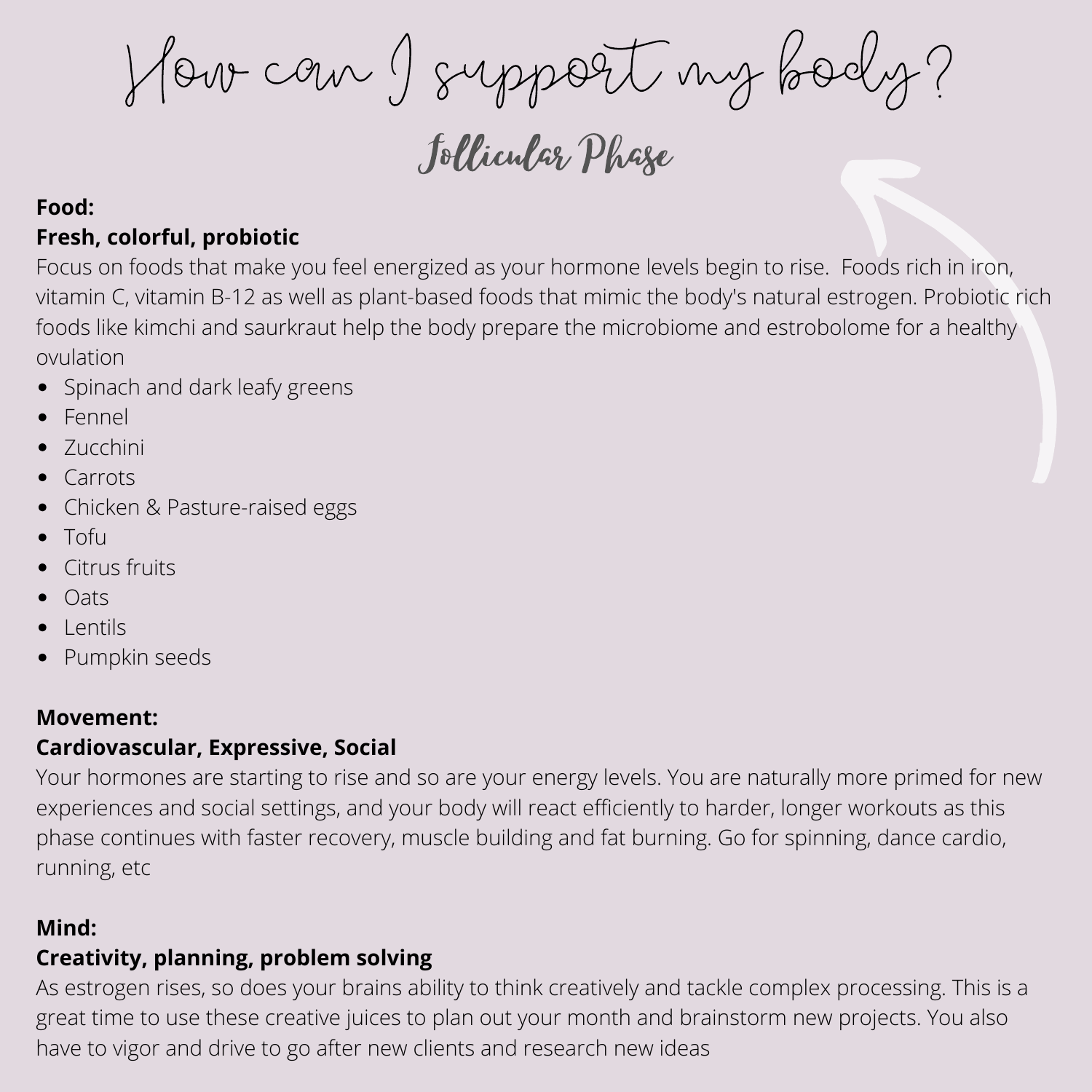How can I support my body? Ovulatory Phase

#### **Food:**

### **Raw, light, detoxifying**

The ovulatory phase is the shortest, and you'll want to support your body with fruits, veggies, fish and light grains that provide fiber and antioxidants. The below foods provide high levels of glutathione, which helps the liver metabolize rising estrogen. Increasing fiber will help your large intestine flush excess estrogen from the liver and help ward off bloating and acne. Energy is at it's highest, so you can opt for more raw foods and go light on the carbohydrates.

- Peppers
- Brussels sprouts  $\bullet$
- Leafy greens
- Strawberries
- Raspberries
- Almonds
- Quinoa
- Shrimp
- Turmeric
- Flaxseeds

# **Movement:**

#### **High Intensity, powerful, intervals**

Estrogen and testosterone are peaking and your body has energy to burn. Channel this into bootcamp classes, HIIT training, kickboxing and other interval paced group classes and sports. The high levels of estrogen is a natural appetite suppressant, so with a light appetite and loads of energy you are a fat burning machine!

### **Mind:**

## **Expressive, collaborative, social**

This is a great time to socialize with friends, ask for the raise and give a presentation. You can thank those high levels of estrogen that are increasing synaptic connections in the brain- making you feel mentally sharp and communicative. Connect with others, say yes to social gatherings and have important conversations